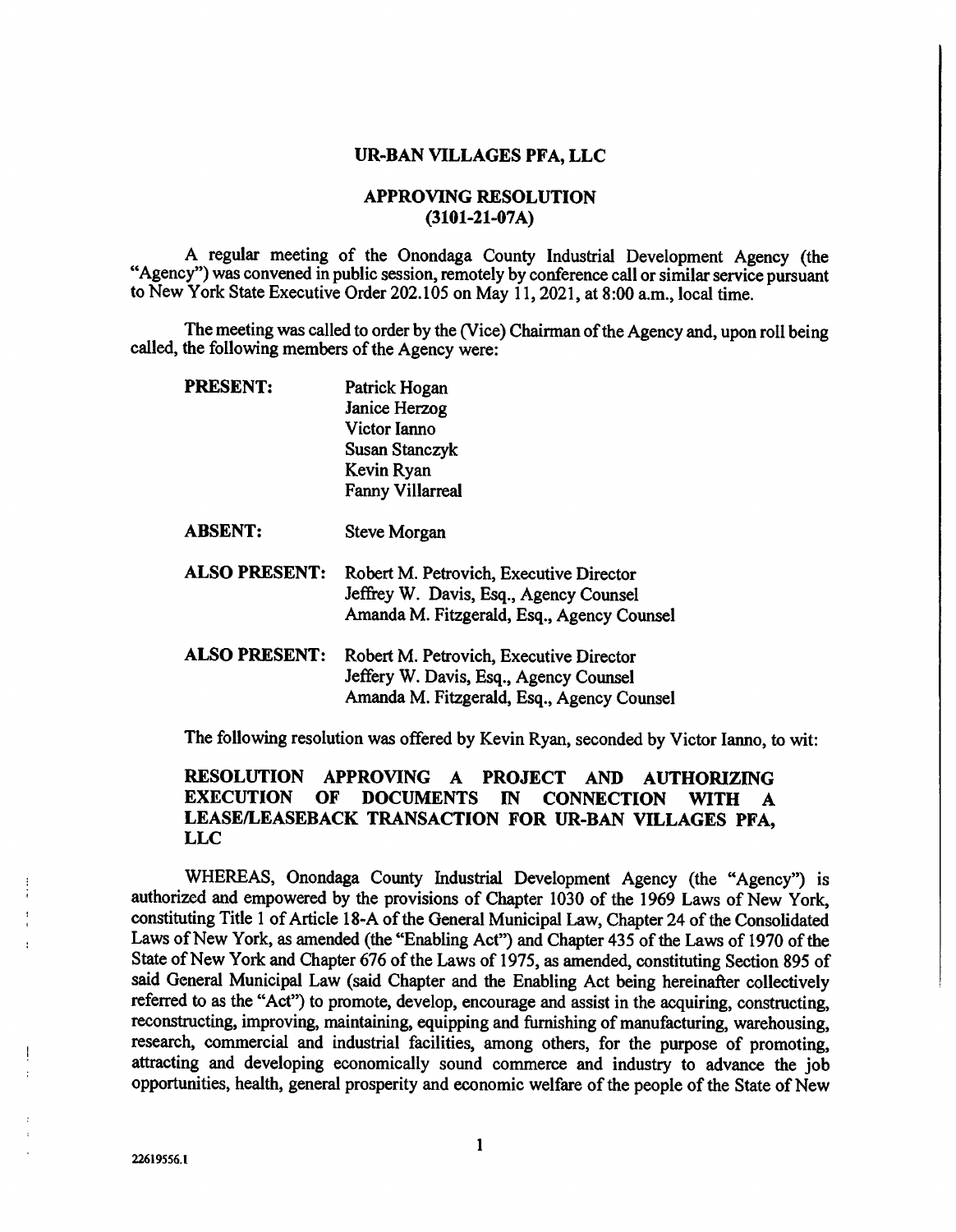York (the "State"), to improve their prosperity and standard of living, and to prevent unemployment and economic deterioration; and

WHEREAS, to accomplish its stated purposes, the Agency is authorized and empowered under the Act to acquire, construct, reconstruct and install one or more "projects" (as defined in the Act), or to cause said projects to be acquired, constructed, reconstructed and installed, and to convey said projects or to lease said projects with the obligation to purchase; and

WHEREAS, Ur-Ban Villages PFA, LLC, a New York limited liability company (the "Company"), has submitted an application (the "Application"), on behalf of itself and/or entities formed or to be formed on its behalf, to the Agency, a copy of which Application is on file at the office of the Agency, which Application requests that the Agency consider undertaking a project (the "Project") for the benefit of the Company and/or entities formed or to be formed on its behalf, said Project consisting of the following:  $(A)(1)$  the acquisition of a leasehold interest in all or a portion of an approximately 11.5 acre parcel of land located at 100 Buckley Road (tax map no. 086.-01-15.2) in the Town of Salina, Onondaga County, New York (the "Land"); (2) the construction or reconstruction on the Land of four (4) apartment complexes, each consisting of a total of approximately 88 residential units (collectively, the "Facility"); and (3) the acquisition and installation therein and thereon of related fixtures, machinery, equipment and other tangible personal property (collectively, the "Equipment") (the Land, the Facility and the Equipment being collectively referred to as the "Project Facility"); (B) the granting of certain "financial assistance" (within the meaning of Section 854(14) of the Act) with respect to the foregoing, including potential exemptions from certain sales and use taxes, real property taxes, real estate transfer taxes and mortgage recording taxes (subject to certain statutory limitations) (the "Financial Assistance"); and (C) the lease (with an obligation to purchase) or sale of the Project Facility to the Company or such other person as may be designated by the Company and agreed upon by the Agency and the lease (with an obligation to purchase) or sale of the Equipment to Company or such other person as may be designated by the Company and agreed upon by the Agency; and

WHEREAS, the Agency previously has adopted a Uniform Tax Exemption Policy (the "UTEP"); and

WHEREAS, the Operating Company and the Real Estate Holding Company requested that the Agency enter into a payment in lieu of tax agreement (the "Proposed PILOT Agreement") with respect to the Company Project Facility; and

WHEREAS, the Proposed PILOT Agreement does not contain terms that deviate from the UTEP; and

WHEREAS, the members of the Agency adopted a resolution on April 13, 2021 (the "Public Hearing Resolution") authorizing a public hearing with respect to the Project in compliance with the provisions of Section 859-a of the Act; and

WHEREAS, pursuant to the authorization contained in the Public Hearing Resolution, the Executive Director of the Agency (A) caused notice of a public hearing of the Agency (the "Public Hearing") pursuant to Section 859-a of the Act, to hear all persons interested in the Project and the Financial Assistance being contemplated by the Agency with respect to the Project, to be mailed on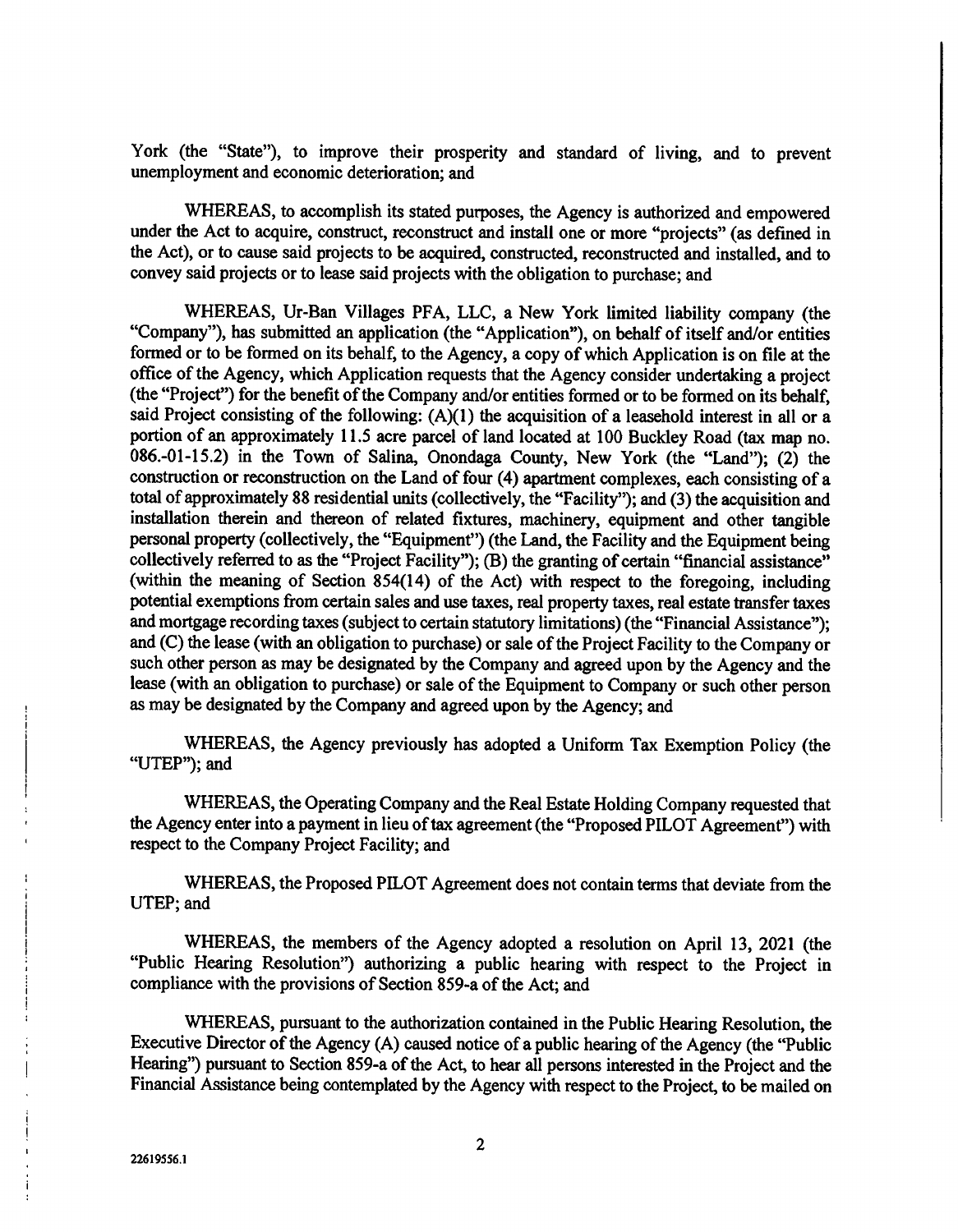April 21, 2021 to the chief executive officers of the county and of each city, town, village and school district in which the Project Facility is located, (B) caused notice of the Public Hearing to be published on April 18, 2021 in The Post-Standard, a newspaper of general circulation available to the residents of the Town of Salina, Onondaga County, New York, (C) conducted the Public Hearing on May 5, 2021 at 10:00 a.m., local time at the Agency offices, held remotely by conference call or similar service pursuant to New York Governor Andrew Cuomo's Executive Order 202.1, as extended, and (D) prepared a report of the Public Hearing (the "Public Hearing Report") fairly summarizing the views presented at such Public Hearing and caused copies of said Public Hearing Report to be made available to the members of the Agency; and

WHEREAS, pursuant to Article 8 of the Environmental Conservation Law of the State of New York, as amended, and the regulations of the Department of Environmental Conservation of the State of New York promulgated thereunder (collectively referred to hereinafter as "SEQRA"), by resolution adopted by the members of the Agency on May 11, 2021, the Agency determined (A) to conduct an uncoordinated review of the Project, (B) that the Project is an "Unlisted" action which will not have a significant effect on the environment and, therefore, that an environmental impact statement is not required to be prepared with respect to the Project, and (C) as a consequence of the foregoing, to prepare a negative declaration with respect to the Project; and

WHEREAS, the Agency has given due consideration to the Application, and to representations by the Company that (A) the granting by the Agency of the Financial Assistance with respect to the Project will be an inducement to the Company to undertake the Project in Onondaga County, New York and (B) the completion of the Project will not result in the removal of a plant or facility of any proposed occupant of the Project Facility from one area of the State to another area in the State and will not result in the abandonment of one or more plants or facilities of any occupant of the Project Facility located in the State; and

WHEREAS, the Agency desires to encourage the Company to preserve and advance the job opportunities, health, general prosperity and economic welfare of the people of Onondaga County, New York by undertaking the Project in Onondaga County, New York; and

WHEREAS, in order to consummate the Project and the granting of the Financial Assistance described in the notice of the Public Hearing, the Agency proposes to enter into the following documents (hereinafter collectively referred to as the "Agency Documents"): (A) a certain underlying lease agreement (and a memorandum thereof) (the "Underlying Lease") by and between the Company and the Agency pursuant to which the Company will lease to the Agency the Land and all improvements now or hereafter located on the Land; (B) a certain lease agreement (and a memorandum thereof) (the "Lease Agreement") by and between the Company and the Agency pursuant to which the Company agrees to undertake the Project as agent of the Agency and the Company further agrees to lease the Project Facility from the Agency and, as rental thereunder, to pay the Agency's administrative fee relating to the Project and to pay all expenses incurred by the Agency with respect to the Project; (C) a payment in lieu of tax agreement (the "PILOT Agreement") by and between the Agency and the Company, pursuant to which the Company will agree to pay certain payments in lieu of taxes with respect to the Project Facility; (D) a project agreement (the "Project Agreement") by and between the Agency and the Company that complies with the requirements of Section 859-a(6) of the Act; (E) a New York State Department of Taxation and Finance form entitled "IDA Appointment of Project Operator or Agency for Sales Tax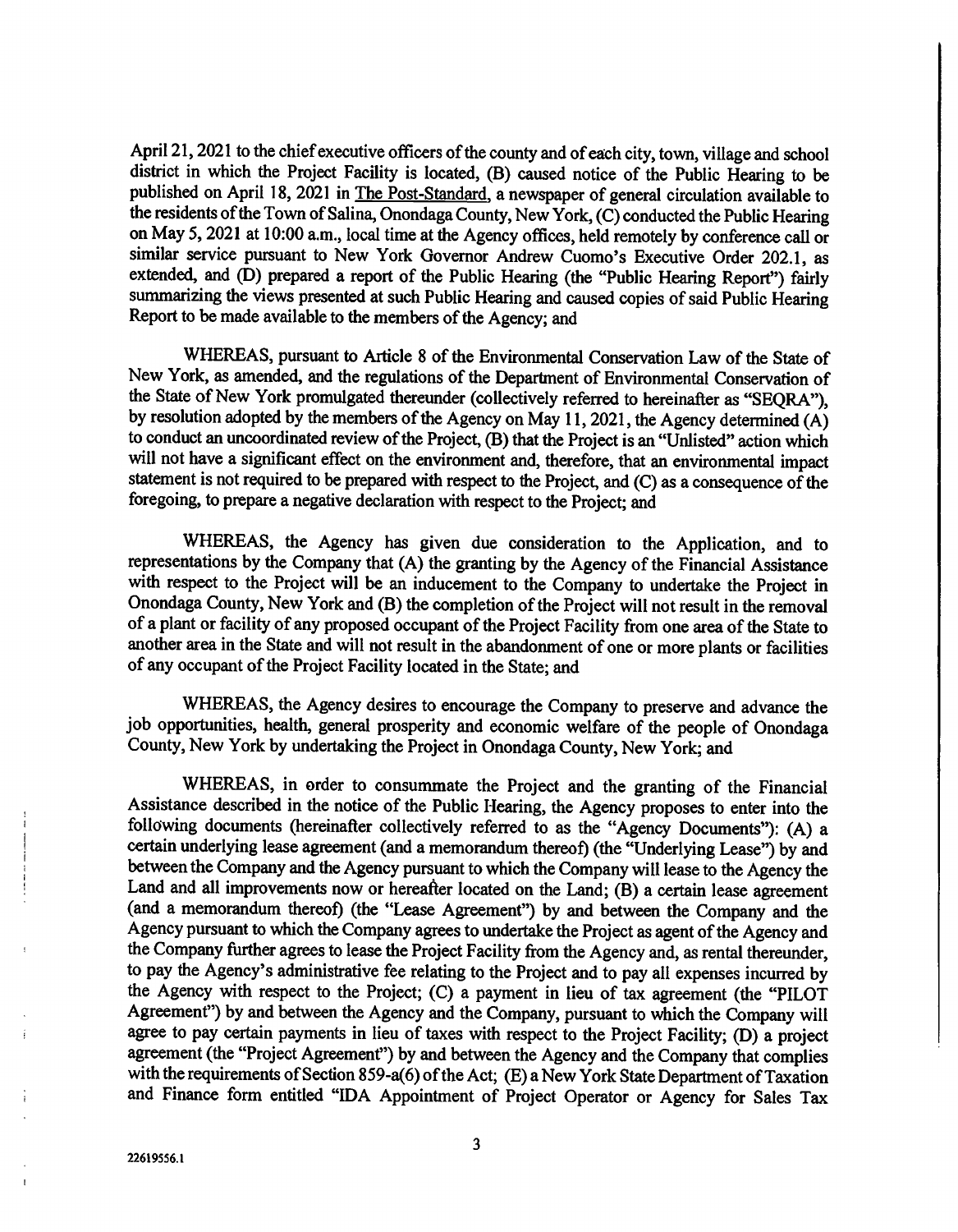Purposes" (the form required to be filed pursuant to Section 874(9) of the Act) (the "Thirty-Day Sales Tax Report") and any additional report to the Commissioner of the State Department of Taxation and Finance concerning the amount of sales and use tax exemption benefits for the Project (the "Additional Thirty-Day Project Report"); (F) if the Company intends to finance the Project with borrowed money, a mortgage and any other security documents and related documents (collectively, the "Mortgage") from the Agency and the Company to the Company's lender with respect to the Project (the "Lender"), which Mortgage will grant a lien on and security interest in the Project Facility to secure a loan from the Lender to the Company with respect to the Project (the "Loan"); and (G) various certificates relating to the Project (the "Closing Documents"); and

WHEREAS, simultaneously with the execution and delivery of the Lease Agreement, the Company will execute and deliver to the Agency one or more bills of sale to the Agency from the Company to the Agency pursuant to which the Company will sell to the Agency the Equipment; and

WHEREAS, the Agency will file with the assessor and mail to the chief executive officers of each "affected tax jurisdiction" (within the meaning of such quoted term in Section 854(16) of the Act) a copy of a New York State Board of Real Property Services Form RP-412-a (the form required to be filed by the Agency in order for the Agency to obtain a real property tax exemption with respect to the Project Facility under Section 412-a of the Real Property Tax Law) (a "Real Property Tax Exemption Form") relating to the Project; and

WHEREAS, simultaneously with the execution and delivery of the Agency Documents, the Agency will file with the State Department of Taxation and Finance the Thirty-Day Sales Tax Report and provide a copy of the Thirty-Day Sales Tax Report to the Company; and

WHEREAS, for purposes of exemption from the State sales and use taxation as part of the Financial Assistance requested, "sales and use taxation" shall mean sales and compensating use taxes and fees imposed by article twenty-eight or twenty-eight-A of the State tax law but excluding such taxes imposed in a city by section eleven hundred seven or eleven hundred eight of such article twenty-eight; and

WHEREAS, pursuant to the Act, the Agency desires to adopt a resolution approving the Project and the Financial Assistance that the Agency is granting to the Company with respect to the Project.

NOW, THEREFORE, BE IT RESOLVED BY THE MEMBERS OF THE ONONDAGA COUNTY INDUSTRIAL DEVELOPMENT AGENCY AS FOLLOWS:

Section 1. The Agency, based upon the representations made by the Company to the Agency in the Application, hereby finds and determines that:

1. By virtue of the Act, the Agency has been vested with all powers necessary and convenient to carry out and effectuate the purposes and provisions of the Act and to exercise all powers granted to it under the Act;

2. The Project constitutes a "project," as such term is defined in the Act;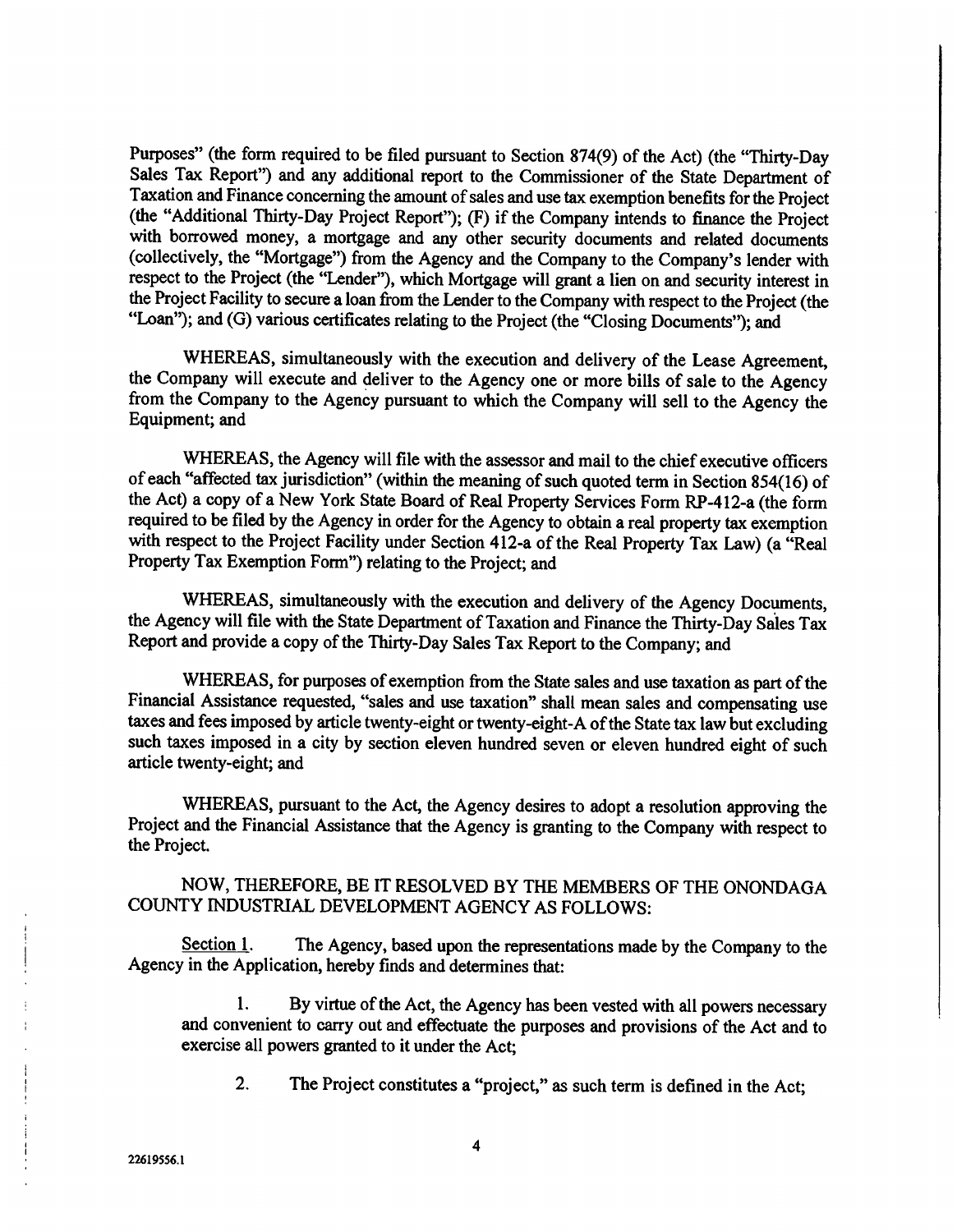3. The Project site is located entirely within the boundaries of Onondaga County, New York;

4. It is estimated at the present time that the costs of the planning, development, renovation, construction and installation of the Project Facility (collectively, the "Project Costs") will be approximately \$15,544,899.00;

5. The completion of the Project will not result in the removal of a plant or facility of any proposed occupant of the Project Facility from one area of the State to another area in the State and will not result in the abandonment of one or more plants or facilities of any occupant of the Project Facility located in the State;

6. (1) The Project Facility does not constitute a project where facilities or property that are primarily used in making retail sales of goods and/or services to customers who personally visit such facilities constitute more than one-third of the total cost of the Project, and accordingly the Project is not prohibited by the provisions of Section 862(2)(a) of the Act, and (2) accordingly the Agency is authorized to provide financial assistance in respect of the Project pursuant to Section 862(2)(a) of the Act.

7. The acquisition, renovation, construction and equipping of the Project Facility and the leasing of the Project Facility to the Company is reasonably necessary to induce the Company to construct the Project in the State;

8. Based upon representations of the Company and counsel to the Company, the Project Facility conforms with the local zoning laws and planning regulations of Onondaga County and all regional and local land use plans for the area in which the Project Facility is located;

9. The granting of the Financial Assistance by the Agency with respect to the Project will promote the job opportunities, general prosperity and economic welfare of the citizens of Onondaga County, New York and the State and improve their standard of living, and thereby serve the public purposes of the Act;

10. The Agency has reviewed the Public Hearing Report and has fully considered all comments contained therein;

11. The Project should receive the Financial Assistance in the form of exemptions from certain sales and use taxes, real property taxes, real estate transfer taxes and mortgage recording taxes (subject to statutory limitations) based on the description of expected public benefits to occur as a result of this Project, as described in the Application, and failure by the Company to meet the expected public benefits will result in a recapture event, as described in the Project Agreement;

12. It is desirable and in the public interest for the Agency to enter into the Agency Documents;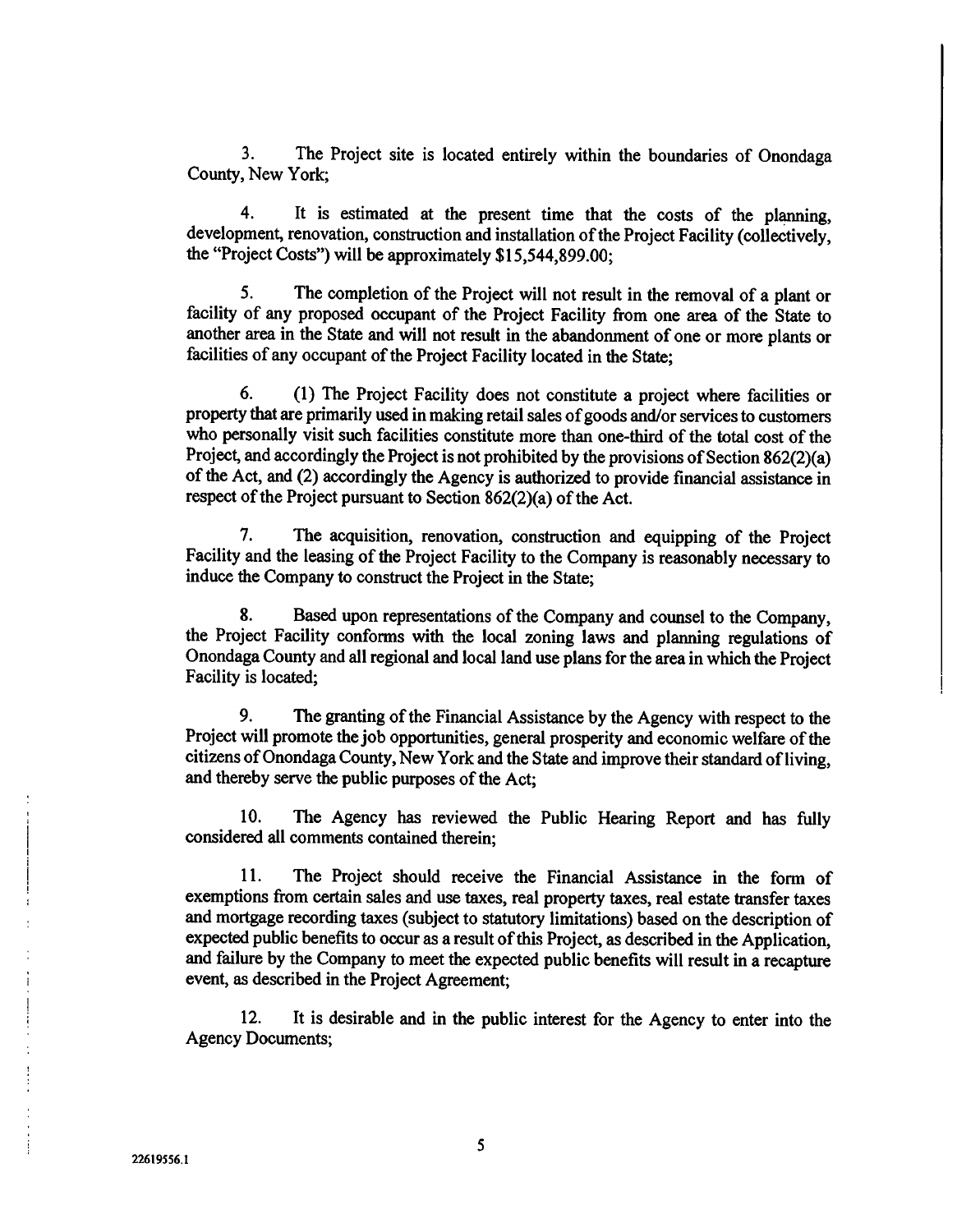13. The Agency has assessed all material information included in connection with the Application necessary to afford a reasonable basis for the decision by the Agency to provide the Financial Assistance for the Project as described herein.

14. The Agency has prepared a written cost-benefit analysis identifying the extent to which the Project will create or retain permanent, private sector jobs, the estimated value of any tax exemption to be provided, the amount of private sector investment generated or likely to be generated by the Project, the likelihood of accomplishing the Project in a timely fashion, and the extent to which the Project will provide additional sources of revenue for municipalities and school districts, and any other public benefits that might occur as a result of the Project; and

15. The Company has provided a written statement confirming that the Project as of the date of the Application is in substantial compliance with all provisions the Act.

Section 2. In consequence of the foregoing, the Agency hereby determines to: (A) proceed with the Project; (B) acquire a leasehold interest in the Land and all improvements now or hereafter located on the Land from the Company pursuant to the Underlying Lease and acquire the Equipment pursuant a bill of sale; (C) lease the Project Facility to the Company pursuant to the Lease Agreement; (D) acquire, renovate, construct and equip the Project Facility, or cause the Project Facility to be acquired, renovated, constructed and equipped, as provided in the Lease Agreement; (E) secure any loan the proceeds of which will be used to acquire, renovate, construct and equip the Project Facility by granting a mortgage lien on the Agency's interest in the Project Facility and entering into one or more mortgages and/or assignments of leases and rents in favor of the lender(s); and (F) grant to the Company the Financial Assistance with respect to the Project.

Section 3. Notwithstanding anything herein to the contrary, the amount of State and the local sales and use tax exemption benefit comprising the Financial Assistance approved herein shall not exceed \$1,163,592.00 and shall last no longer than two years from the execution and delivery of the Agency Documents. The Agency may consider any requests by the Company for increases to the amount of sales and use tax exemption benefits authorized by the Agency upon being provided with appropriate documentation detailing the additional purchases of property or services.

Section 4. Notwithstanding anything herein to the contrary, the amount of mortgage recording tax exemption benefit comprising the Financial Assistance approved herein shall not exceed \$116,587.00.

Section 5. Notwithstanding anything herein to the contrary, the amount of real property tax abatement benefit comprising the Financial Assistance approved herein shall be approximately \$1,088,875.00, which such amount reflects the total estimated real property tax exemptions for the Project Facility (which constitute those taxes that would have been paid if the Project Facility were on the tax rolls and not subject to the PILOT Agreement) of approximately \$2,178,061.00, less the total payments in lieu of taxes of \$1,089,186.00 to be made by the Company to the affected tax jurisdictions with respect to the Project Facility during the term of the PILOT Agreement. The amount of estimated real property tax exemptions is estimated based on an assumed assessed value of the Project Facility and assumed future tax rates of the affected tax

6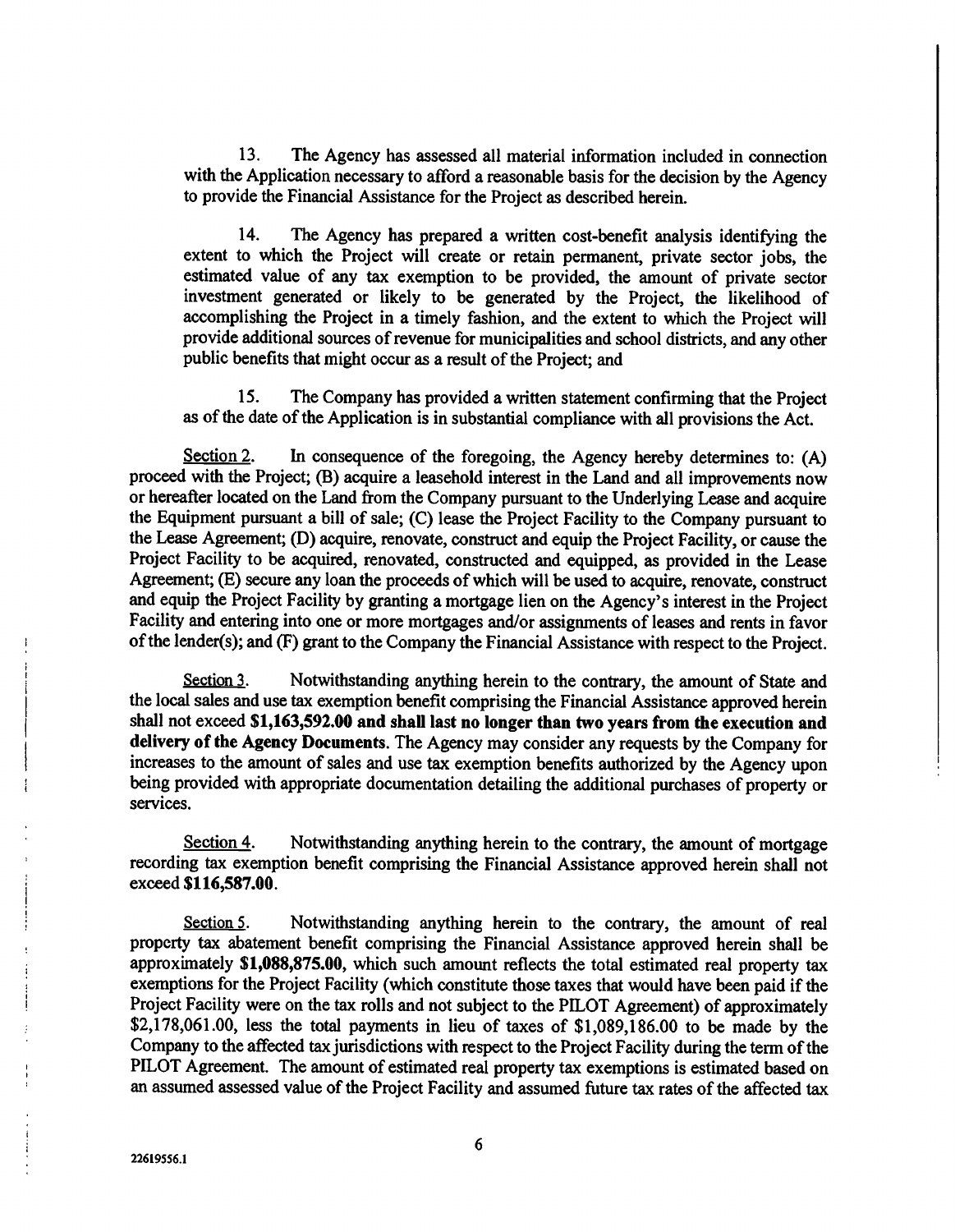jurisdictions; therefore the real property tax abatement benefit is estimated because it is calculated using the estimated real property tax exemptions. The actual amount of real property tax abatement benefit is subject to change over the term of the PILOT Agreement depending on any changes to assessed value and/or tax rates of the affected tax jurisdictions. Exhibit A attached hereto reflects an annual breakdown of the payments in lieu of taxes to be made to the affected tax jurisdictions in each year during the term of the PILOT Agreement ("Total PILOT"), an estimated value of the real property tax exemptions ("Full Tax Payment without PILOT"), and an estimated value of the real property tax abatement benefits ("Net Exemptions").

Section  $6.$  The Agency is hereby authorized to acquire, renovate, construct and equip the Project Facility as described in the Agency Documents, to appoint the Company as agent of the Agency to undertake such acquisition, renovation, construction and equipping of the Project Facility as described in the Agency Documents, and to do all things necessary or appropriate for the accomplishment thereof, and all acts heretofore taken by the Agency with respect to such acquisition, renovation, construction and equipping are hereby ratified, confirmed and approved.

Section 7. The Chairman (or Vice Chairman) and the Executive Director of the Agency, with the assistance of Agency Counsel, are authorized to negotiate and approve the form and substance of the Agency Documents.

Section 8. (A) The Chairman (or Vice Chairman) and the Executive Director of the Agency are hereby authorized, on behalf of the Agency, to execute and deliver the Agency Documents, and, where appropriate, the Secretary (or Assistant Secretary) of the Agency is hereby authorized to affix the seal of the Agency thereto and to attest the same, all in the forms thereof as the Chairman (or Vice Chairman) and the Executive Director shall approve, the execution thereof by the Chairman (or Vice Chairman) and the Executive Director to constitute conclusive evidence of such approval.

(B) The Chairman (or Vice Chairman) and the Executive Director of the Agency are hereby further authorized, on behalf of the Agency, to designate any additional Authorized Representatives of the Agency (as defined in and pursuant to the Lease Agreement).

Section 9. The Agency shall maintain records of the amount of State and local sales and use tax exemption benefits provided to the Project and each agent or Project operator and shall make such records available to the State Commissioner of Taxation and Finance (the "Commissioner") upon request. The Agency shall, within thirty (30) days of providing any State sales and use tax exemption benefits, report to the Commissioner the amount of such benefits for the Project, identifying the Project, along with any such other information and specificity as the Commissioner may prescribe. As a condition precedent to the Company's receipt of, or benefit from, any State or local sales and use tax exemptions, the Company must acknowledge and agree to make, or cause its agents and/or operators to make, all records and information regarding State and local sales and use tax exemption benefits available to the Agency upon request. The provisions of Section 875 of the Act are hereby incorporated herein as if set forth herein and the Agency agrees that it shall comply with the requirements of such Section 875 of the Act.

Section 10. The Agency hereby delegates to the Company, as agent of the Agency, the authority to designate (following the execution and delivery of the Agency Documents), agents and

7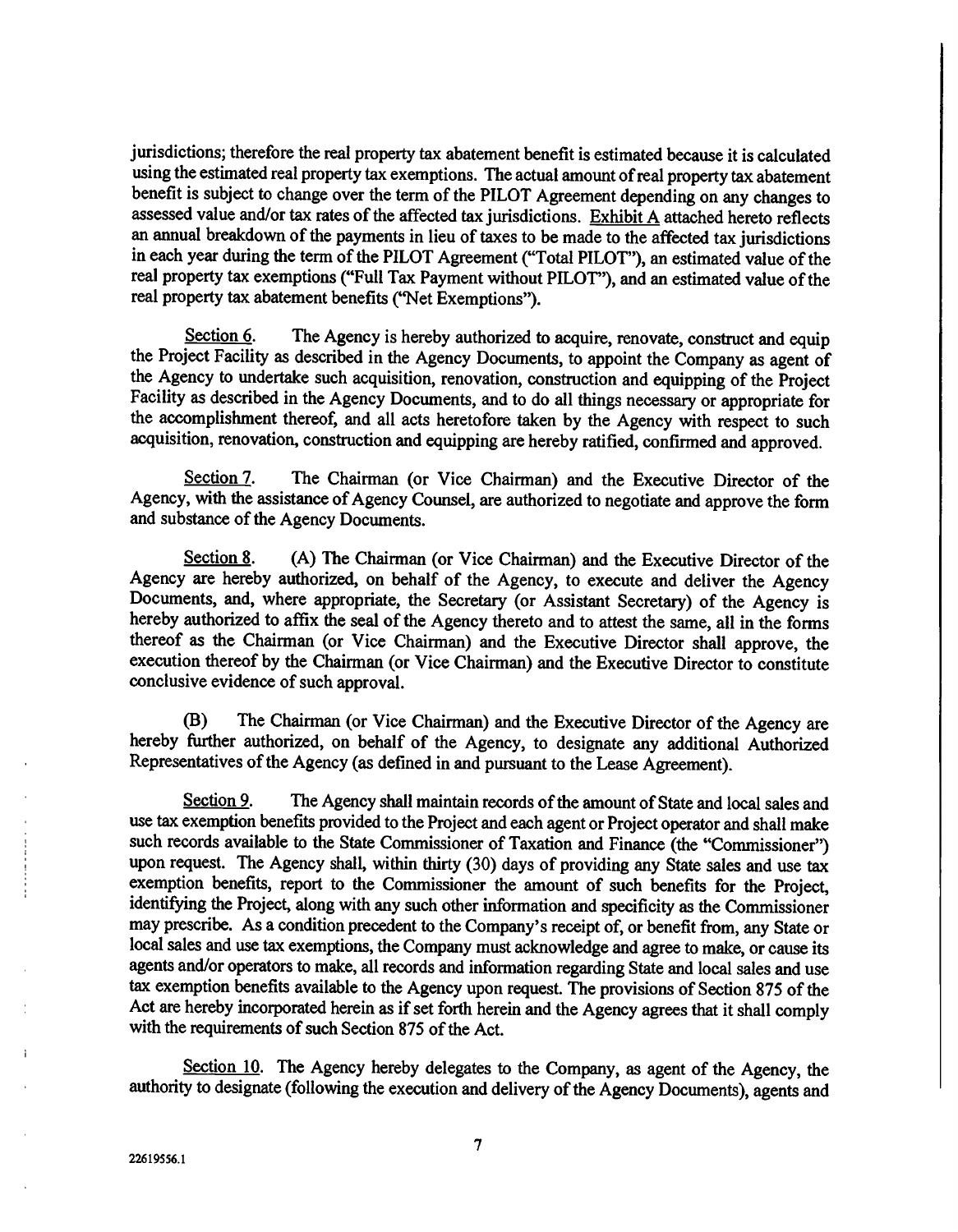sub-agents of the Agency (each, a "Sub-Agent") for purposes of utilizing the Agency sales and use tax exemption with respect to the acquisition, renovation, construction and equipping of the Project Facility; provided that any such sub-agency designation shall become effective only upon submission to the Agency within fifteen (15) days of such agency and sub-agency designation: (1) an executed sub-agent appointment agreement (in a form approved by the Agency) and (2) a completed Form ST-60 of the State Department of Taxation and Finance (IDA Appointment of Project Sublessee or Agent for Sales Tax Purposes). Such agents and sub-agents may include contractors and subcontractors involved in the acquisition, renovation, construction and equipping of the Project Facility.

Section 11. The terms and conditions of subdivision 3 of Section 875 of the Act are herein incorporated by reference and the Company and/or any Sub-Agent shall agree to such terms as a condition precedent to receiving or benefiting from an exemption from State and local sales and use tax exemptions benefits.

Section 12. As a condition precedent to the granting of the Financial Assistance, the Company agrees to execute an agreement with the Agency setting forth the preliminary undertakings of the Agency and the Company with respect to the Project. The form and substance of the proposed agreement, a form of which was available to the members of the Agency (the "Agreement") are hereby approved. The Chairman (or Vice Chairman) and the Executive Director of the Agency are each hereby authorized, on behalf of the Agency, to execute and deliver the Agreement, in substantially the same form as presented at this meeting with changes in terms and form as shall be consistent with this Resolution and as the Executive Director or (Vice) Chairperson shall approve. The execution thereof by the Executive Director or (Vice) Chairperson shall constitute conclusive evidence of such approval.

Section 13. The officers, employees and agents of the Agency are hereby authorized and directed for and in the name and on behalf of the Agency to do all acts and things required or provided for by the provisions of the Agency Documents, and to execute and deliver all such additional certificates, instruments and documents, to pay all such fees, charges and expenses and to do all such further acts and things as may be necessary or, in the opinion of the officer, employee or agent acting, desirable and proper to effect the purposes of the foregoing Resolution and to cause compliance by the Agency with all of the terms, covenants and provisions of the Agency Documents binding upon the Agency.

Section 14. This Resolution shall take effect immediately upon adoption.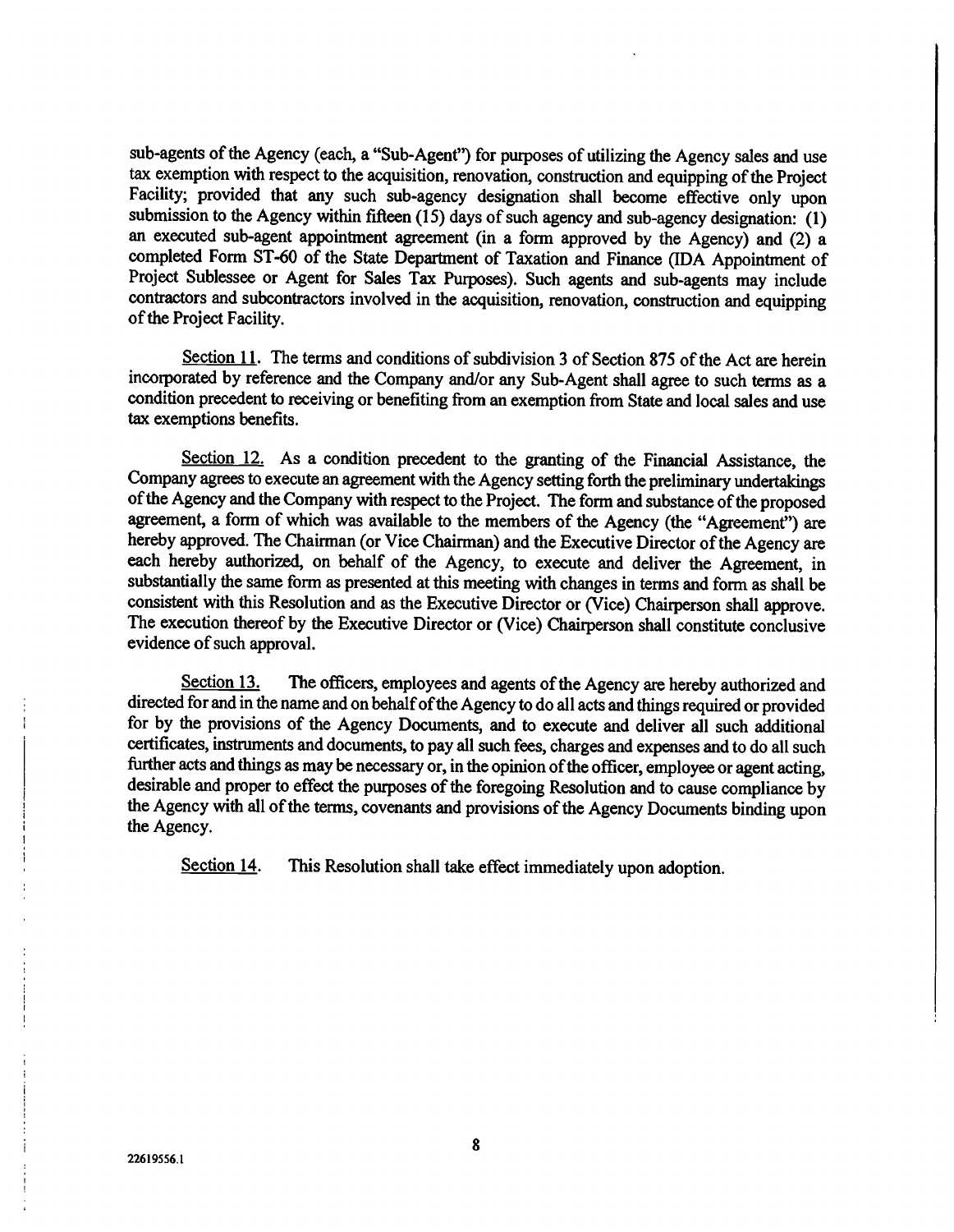The question of the adoption of the foregoing Resolution was duly put to a vote on roll call, which resulted as follows:

|                  | <b>AYE</b> | <b>NAY</b> | <b>ABSENT</b> |
|------------------|------------|------------|---------------|
| Patrick Hogan    | X          |            |               |
| Janice Herzog    | X          |            |               |
| Victor Ianno     | X          |            |               |
| Steve Morgan     |            |            | X             |
| Susan Stanczyk   | X          |            |               |
| Kevin Ryan       | X          |            |               |
| Fanny Villarreal | X          |            |               |
|                  |            |            |               |

 $\ddot{\phantom{a}}$ 

The Resolution was thereupon declared duly adopted.

9

 $\bar{\textbf{t}}$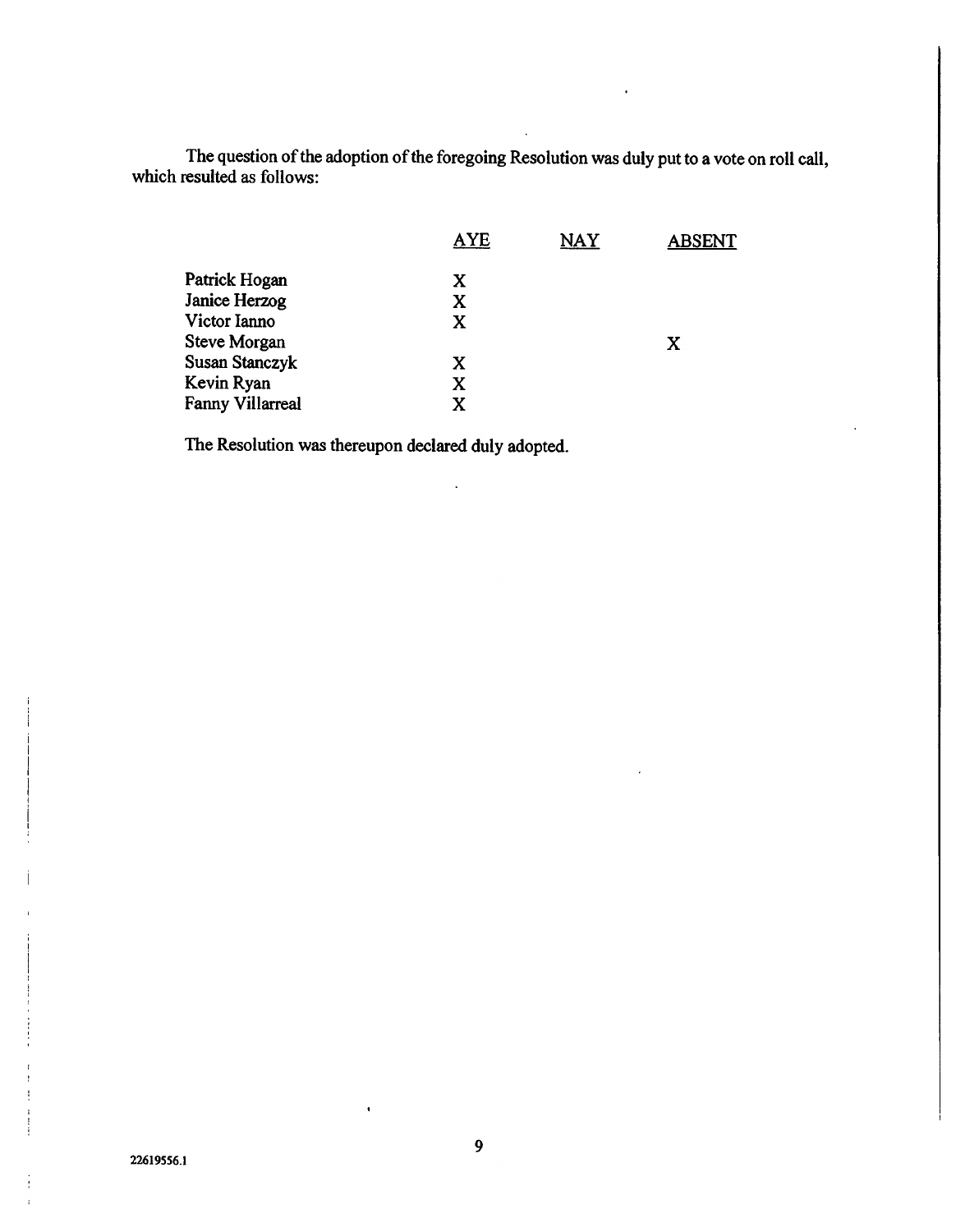## EXHIBIT A PILOT Schedule

| <b>PILOT YEAR</b> | Exemption % | <b>Onondega</b><br><b>County</b> |                        | <b>Salina</b> |                         | <b>Liverpool</b><br><b>Central</b><br>School<br><b>District</b> |                      | Total PILOT |                | Full Tax<br>Payment w/o<br><b>PILOT</b> |                | <b>Net</b><br>Exemption |         |
|-------------------|-------------|----------------------------------|------------------------|---------------|-------------------------|-----------------------------------------------------------------|----------------------|-------------|----------------|-----------------------------------------|----------------|-------------------------|---------|
|                   | 100%        | - 5                              | $1.726$ $\overline{ }$ | s             | $1,719$ 3               |                                                                 | $0,133$   \$         |             | 12,578         |                                         | 198,915 5      |                         | 186,337 |
|                   | 90%         | S                                | 4,367                  |               | $4,362$   \$            |                                                                 | 23.117   S           |             | 31.836         | 18                                      | $202.893$ $5$  |                         | 171,067 |
| я                 | 80%         | 3                                | $7.113$ S              |               | $7,000$ $5$             |                                                                 | $37,656$   $3$       |             | 61.859         | 18.                                     | $206,951$   \$ |                         | 155,092 |
|                   | 70%         | l S                              | <b>0.968 S</b>         |               | $9.935$ $3$             |                                                                 | <b>52.768 S</b>      |             | 72.670 1\$     |                                         | 211:000 S      |                         | 138,420 |
|                   | 60%         | Γ\$                              | $12.934$   S           |               | 12.691   \$             |                                                                 | 68,469 3             |             | 94.293 13      |                                         | 215.312 5      |                         | 121,018 |
|                   | 50%         | 18                               | 16,014   \$            |               | $15.061$ $\overline{3}$ |                                                                 | 84.777 5             |             | 116.762   S    |                                         | 219.618 5      |                         | 102,866 |
|                   | 40%         | S                                | $19.213$ $3$           |               | 19,149   \$             |                                                                 | 101,710 S            |             | $140.072$   \$ |                                         | 224.010 S      |                         | 83,938  |
|                   | 30%         | S                                | $22,633$   \$          |               | $22,458$   S            |                                                                 | 110,286 S            |             | 164.278   \$   |                                         | 228.491   \$   |                         | 64,213  |
|                   | 20%         | s                                | $25,078$   \$          |               | 26.892 5                |                                                                 | $137,526$ $\vert$ \$ |             | 189,396   \$   |                                         | 233,060 \$     |                         | 43,665  |
| 10                | 10%         | Ŝ                                | 29.552 S               |               | 29,454 5                |                                                                 | 156,446   \$         |             | 216,453        | I\$                                     | $237.722$ S    |                         | 22,269  |
| <b>TOTAL</b>      |             |                                  | 140,308 5              |               | 148,901 5               |                                                                 | <b>790,0881</b>      |             | 1,089,186      |                                         | 2.178.061      |                         | 088.875 |

 $\hat{\mathcal{A}}$ 

 $\hat{\mathcal{A}}$ 

 $\overline{a}$